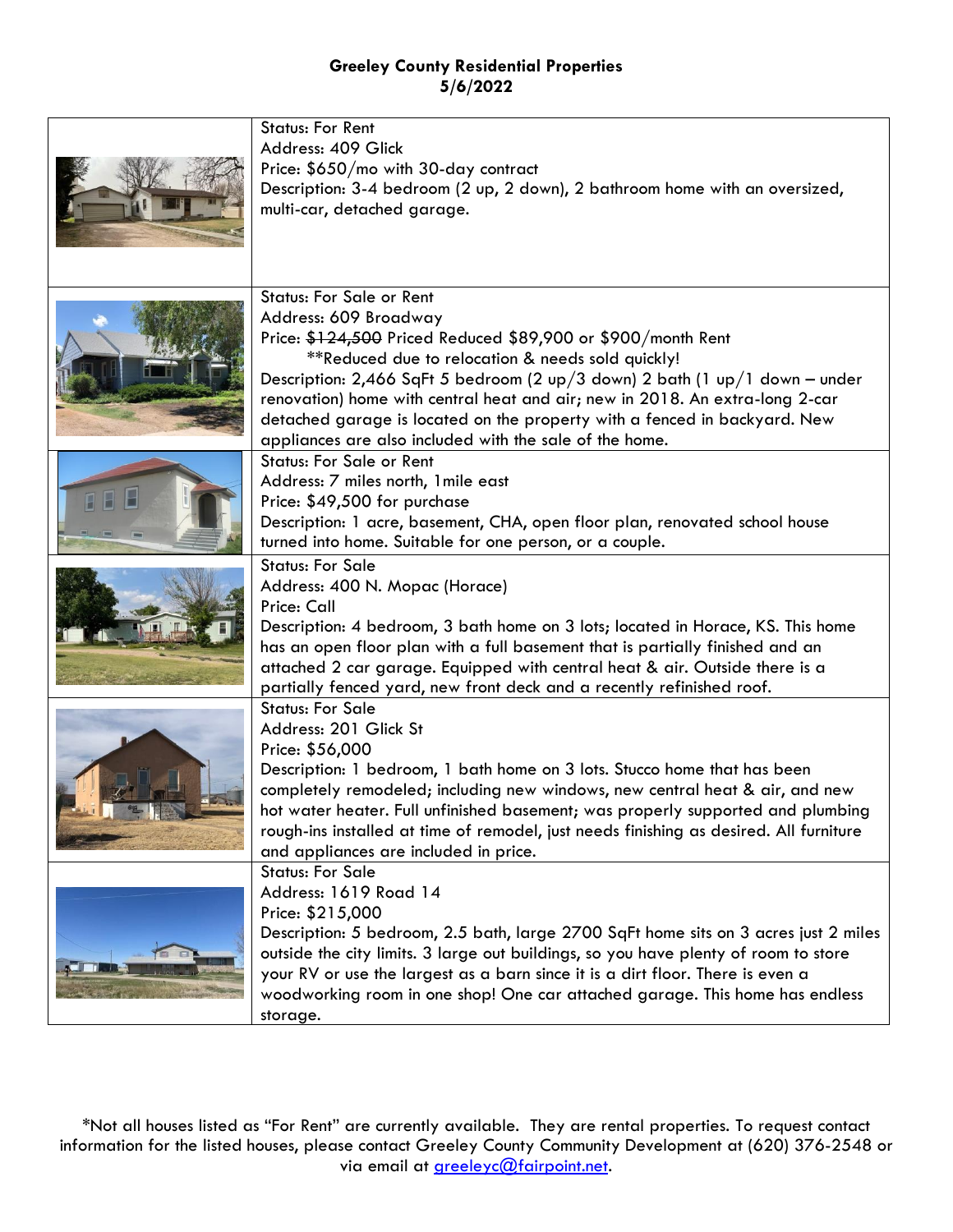| Status: For Sale - Serious Inquiries Only<br>Address: 317 E. Greeley<br>Price: \$65,000<br>Description: 2 bedroom, 1 bath living room, dining room, kitchen, and storage room<br>upstairs. Two (2) rooms downstairs. All appliances and living room furniture<br>included. Central heat and air. Detached garage.                                                                                                                                  |
|----------------------------------------------------------------------------------------------------------------------------------------------------------------------------------------------------------------------------------------------------------------------------------------------------------------------------------------------------------------------------------------------------------------------------------------------------|
| <b>Status: For Sale</b><br>Address: 404 Fourth St<br>Description: 5 bedroom, 3 bath home. Has basement, CHA and a fenced yard.<br>Oversized garage.                                                                                                                                                                                                                                                                                                |
| <b>Status: For Sale</b><br>Price: Call<br>Address: 517 E. Greeley<br>Description: 3 bedroom, 2 bath, 3-car oversized garage, full unfinished basement,<br>central heat and air, tank less water heater, new construction.                                                                                                                                                                                                                          |
| <b>Status: For Sale</b><br>Address: 710 Ohio Street, Horace<br>Price: \$92,500 negotiable<br>Description: 3 bedroom, 2 bath, 1232 SqFt manufactured home; sells with<br>appliances; central heat and air. Located on 12 lots (approx. 42,000 SqFt); North<br>end of Horace. Detached 18x21 garage, 10x16 outbuilding.                                                                                                                              |
| <b>Status: For Sale</b><br>Address: 323 Martin<br>Price: Call<br>Description: 4 bedroom, 1 bath house (2 bedrooms up, 2 down) on 3 lots. Partially<br>fenced yard with a 1 car detached garage.                                                                                                                                                                                                                                                    |
| <b>Status: For Rent</b><br>Address: Corner of Fourth & Newton Streets, Tribune<br>Price: \$750/month plus \$350 security deposit<br>Description: Newly constructed duplexes, 910 SqFt apartments. Each 2 bedroom, 1<br>bath with kitchen appliances included. Laundry room, tenant provides washer and<br>dryer. Each unit will have a designated covered carport and enclosed storage unit.<br>All yard maintenance and snow removal is included. |
| <b>Status: For Sale</b><br>Address: 621 Martin<br>Price: \$30,000 OBO<br>Description: 3 bedroom, 2 bath home with a finished basement, on a corner lot<br>across the street from the school. A detached, small shed and garage are also on<br>the property.                                                                                                                                                                                        |
| <b>Status: For Rent</b><br>Address: 305 Plumb<br>Price: Call<br>Description: 2 bedroom 1 bath home with an additional room for an office and<br>fenced in yard. Fireplace/furnace and window A/C units.                                                                                                                                                                                                                                            |

\*Not all houses listed as "For Rent" are currently available. They are rental properties. To request contact information for the listed houses, please contact Greeley County Community Development at (620) 376-2548 or via email at [greeleyc@fairpoint.net.](mailto:greeleyc@fairpoint.net)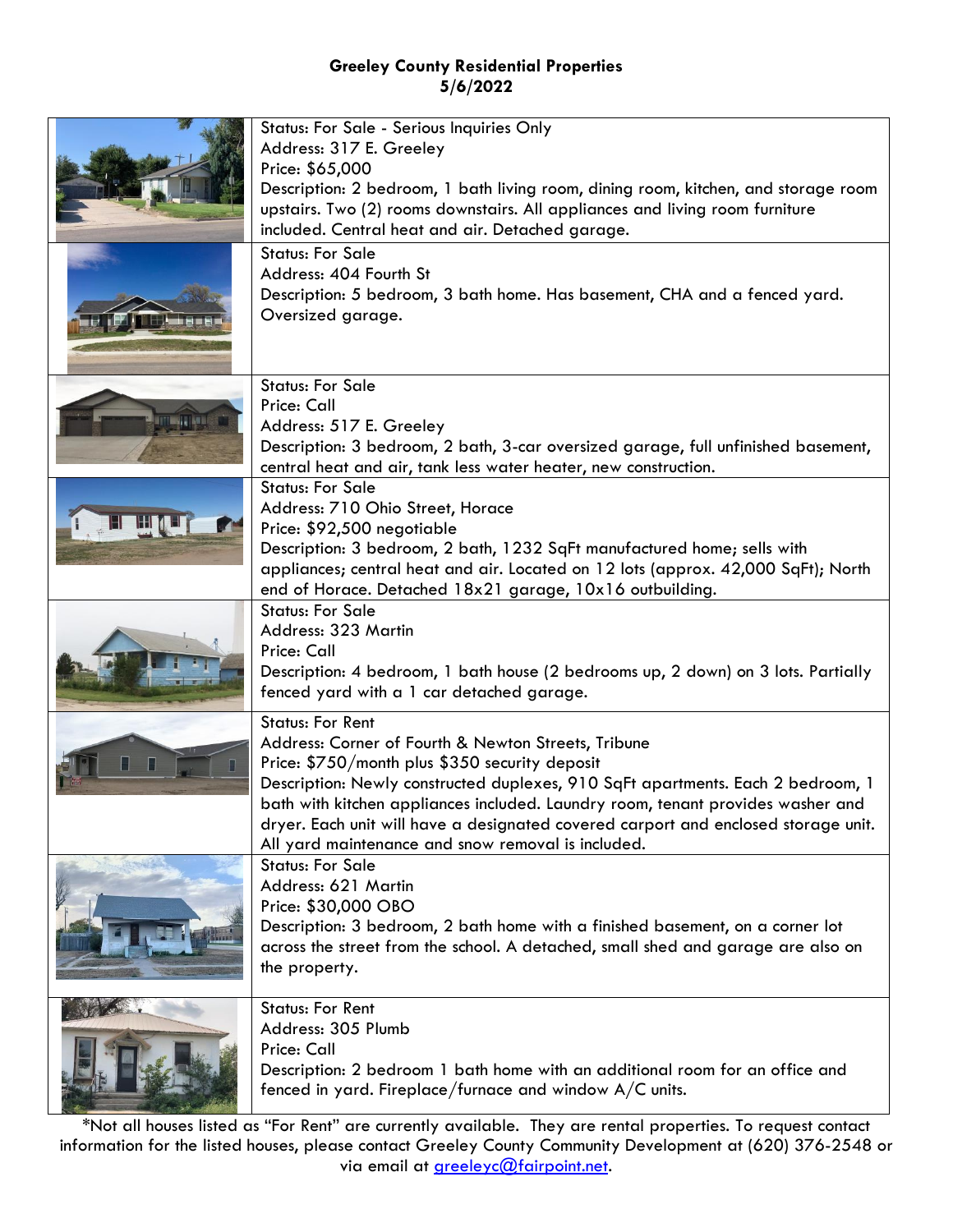|    | <b>Status: For Sale or Rent</b>                                                    |
|----|------------------------------------------------------------------------------------|
|    | Address: 117 E. Lawrence                                                           |
|    | Description: 3 bedroom, 2 bath house. 1,224 sq. feet with central heat and air and |
| 41 | a fenced yard. Has a one-car detached garage. Owner financing is available.        |
|    |                                                                                    |
|    |                                                                                    |
|    | <b>Status: For Sale Only</b>                                                       |
|    | Address: 114 Park Lane                                                             |
|    | Price: Call for information                                                        |
|    | Description: 4 bedrooms (2 up, 2 down), 3 bath (2 up, 1 down) 2,321 sq. foot brick |
|    | home with a finished basement and a three-car attached garage. Newly               |
|    | remodeled open floor plan home with modern fixtures, a master bedroom and          |
|    | bath with a spa tub, and an extra-large family room upstairs, TV and game room     |
|    | in the basement. Features central heat and air (CHA), a sprinkler system, a tree-  |
|    | lined back yard, on a corner lot.                                                  |
|    | <b>Status: For Sale or Rent</b>                                                    |
|    | Address: 422 4th Street                                                            |
|    |                                                                                    |
|    | Price: Call                                                                        |
|    | Description: 3 bedroom, 1 bath house. CHA, fenced back yard and detached           |
|    | garage.                                                                            |
|    | <b>Status: For Rent</b>                                                            |
|    | Address: Francis St. near Ohio St.                                                 |
|    | Price: Call                                                                        |
|    | Description: 2 bedroom trailer house in Horace.                                    |
|    |                                                                                    |
|    |                                                                                    |
|    | <b>Status: For Rent</b>                                                            |
|    | Address: 624 Peters                                                                |
|    | Price: \$600/month                                                                 |
|    | Description: 2 bedroom, 1 bath house located across from the high school, has new  |
|    | cabinets in the kitchen and a basement.                                            |
|    |                                                                                    |
|    | <b>Status: For Rent or Sale</b>                                                    |
|    | Address: 318 Newton                                                                |
|    |                                                                                    |
|    | Description: 3 bedroom, 2 bath mobile home, open living room, kitchen. Unattached  |
|    | garage, fenced in yard.                                                            |
|    | <b>Status: For Sale</b>                                                            |
|    | Address: 216 Third                                                                 |
|    | Price: \$50,000                                                                    |
|    | Description: 5 bedroom, 2 bath home, CHA, carport, large fenced in yard            |
|    |                                                                                    |
|    | <b>Status: For Sale or Rent</b>                                                    |
|    |                                                                                    |
|    | Address: Corner of Main and Texas in Horace                                        |
|    | Description: Double-wide mobile unit, 3 bedroom, 2 bathroom, Central Air and       |
|    | Heating.                                                                           |
|    |                                                                                    |

\*Not all houses listed as "For Rent" are currently available. They are rental properties. To request contact information for the listed houses, please contact Greeley County Community Development at (620) 376-2548 or via email at *greeleyc@fairpoint.net*.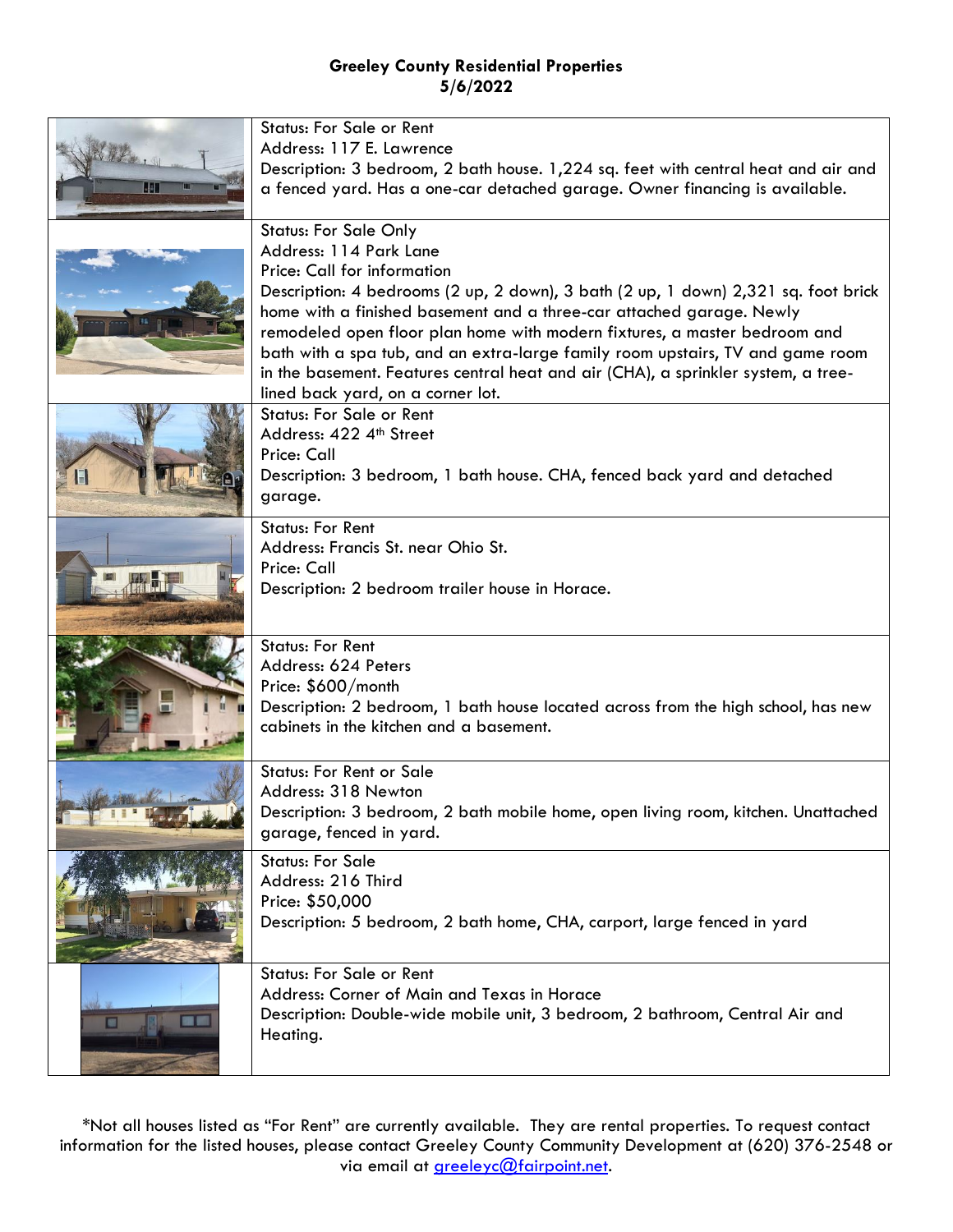| <b>Status: For Rent</b><br>Address: 716 Glick<br>Description: 4 bedroom duplex, close to school                                                                                                                                                                                                                                                                                                                                                                                                                                                                                                                    |
|--------------------------------------------------------------------------------------------------------------------------------------------------------------------------------------------------------------------------------------------------------------------------------------------------------------------------------------------------------------------------------------------------------------------------------------------------------------------------------------------------------------------------------------------------------------------------------------------------------------------|
| <b>Status: For Rent</b><br>Address: 308 Ohio, Horace, KS<br>Description: 2 bedroom manufactured home, 1 bath.                                                                                                                                                                                                                                                                                                                                                                                                                                                                                                      |
| <b>Status: For Sale &amp; Rent</b><br>Address: 523 Second Street<br>Description: Multi-family housing unit featuring (2) 1-bedroom finished apartments,<br>and (2) 2-bedroom 1 bath apartments. The south apartment is a one bedroom, one<br>bath apartment with a full kitchen, a storage lean-to, and a washer and dryer<br>combo. The middle apartment is a one bedroom, $\frac{3}{4}$ bath apartment which has<br>been plumbed for a washer and dryer. This apartment also features access to a<br>large basement for storage. The two north units are 2-bedroom, 1 bath units and<br>have all utilities paid. |
| <b>Status: For Rent</b><br>Address: North of Don Moore<br>Price:<br>Description: 2 bedroom, 1 bath                                                                                                                                                                                                                                                                                                                                                                                                                                                                                                                 |

# **AVAILABLE LOTS**



Status: For Sale Address: White Woman Creek Addition Description: White Woman Creek Addition residential lots for sale. Call for more details.

\*Not all houses listed as "For Rent" are currently available. They are rental properties. To request contact information for the listed houses, please contact Greeley County Community Development at (620) 376-2548 or via email at [greeleyc@fairpoint.net.](mailto:greeleyc@fairpoint.net)